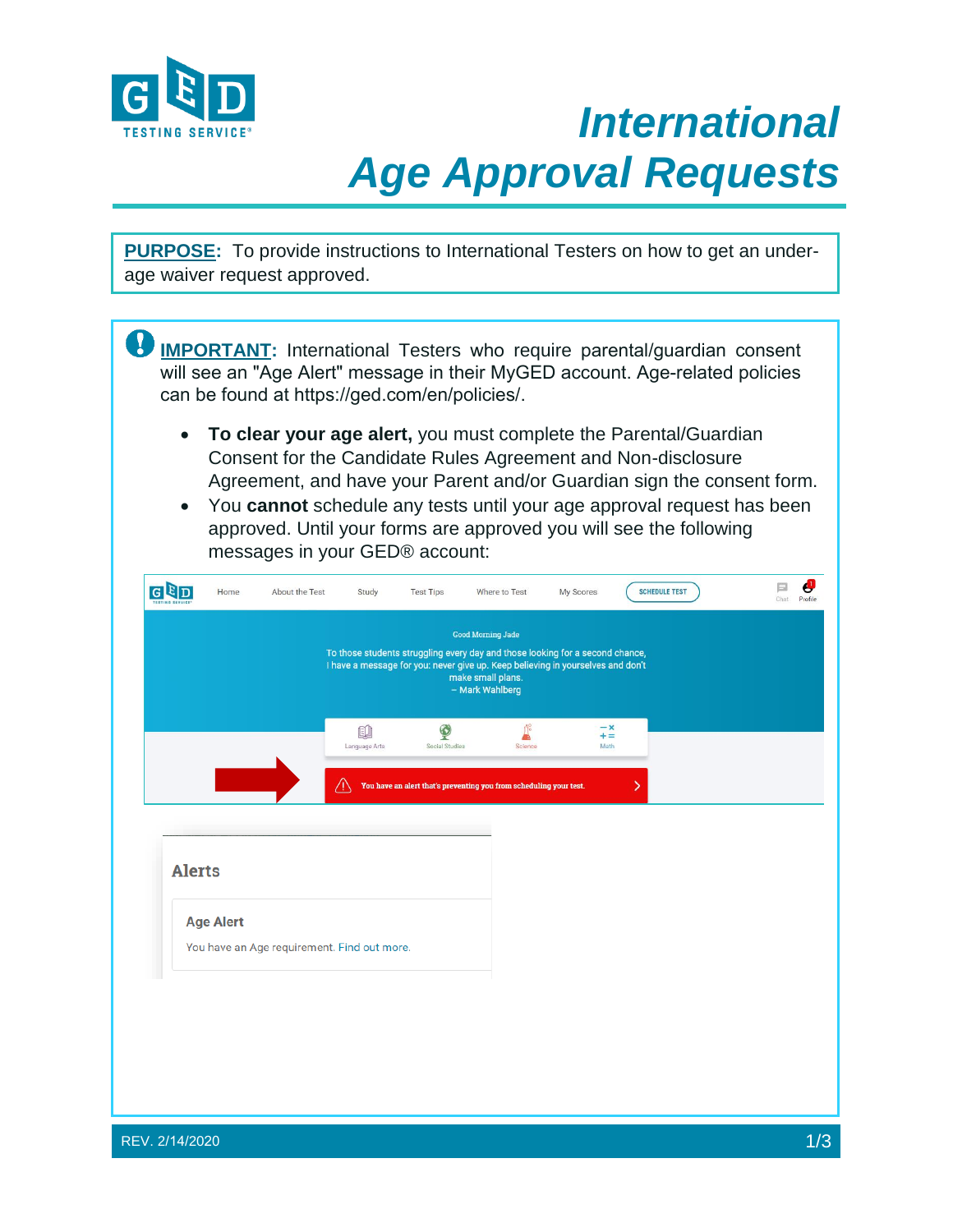

## *International Age Approval Requests*

## **Steps to Submit Your Forms**

1. [Click here](http://www.gedtestingservice.com/uploads/files/41d6f43b4c0338948a244bd1b419961b.pdf) to print and download the Consent form and Non-Disclosure Agreement form.

|   | <b>PEARSON</b><br><b>VUE</b><br>GED <sup>®</sup> Test Candidate Rules Agreement and Parental Consent Form                                                                                                                                                                                                                                                                                                                                                      |  |  |  |  |  |  |  |
|---|----------------------------------------------------------------------------------------------------------------------------------------------------------------------------------------------------------------------------------------------------------------------------------------------------------------------------------------------------------------------------------------------------------------------------------------------------------------|--|--|--|--|--|--|--|
|   | Candidate's Name<br>Date of Birth                                                                                                                                                                                                                                                                                                                                                                                                                              |  |  |  |  |  |  |  |
|   | (print candidate's name), and<br>(print parent/guardian name),<br>the parent/ legal guardian of the Candidate named above, hereby agree follows:                                                                                                                                                                                                                                                                                                               |  |  |  |  |  |  |  |
| □ | I will not take the following types of personal items into the testing room: cellular phones, hand-held computers/personal digital assistants<br>(PDAs) or other electronic devices, pagers, watches, wallets, purses, hats (and other head coverings), bags, coats, books, or notes. Studying is<br>not allowed in the test center                                                                                                                            |  |  |  |  |  |  |  |
| 0 | I will store all the above-listed personal items in a secure area indicated by the test administrator. Cellular phones, pagers, and other electronic<br>devices must be turned off prior to placing them in the designated secure area. The testing center is not responsible for lost, stolen, or misplaced<br>personal items.                                                                                                                                |  |  |  |  |  |  |  |
| o | I may bring my own handheld TI-30XS Multiview Scientific Calculator for the Mathematical Reasoning, Science, and Social Studies content<br>area tests. I will store my handheld calculator in the secure storage area for Part 1 of the Mathematical Reasoning content area as instructed by<br>the testing center staff and follow the testing center staff instructions regarding when to get it for use on Part 2 of the Mathematical Reasoning<br>section. |  |  |  |  |  |  |  |
| п | The test administrator will log me in to my assigned workstation, verify that I am taking the correct test and start the test. I will sit in my<br>assigned seat until escorted out. I understand that eating, drinking, smoking, chewing gum, or making noise that creates a disturbance for other<br>candidates are prohibited during the test.                                                                                                              |  |  |  |  |  |  |  |
| α | If I am given test-specific material, I will not use the material until after the test has started. I will not remove these items from the testing room<br>at any time during the test, and I will return them to the test administrator at the appropriate time. At the end of the first part of the math test I<br>will raise my hand.                                                                                                                       |  |  |  |  |  |  |  |